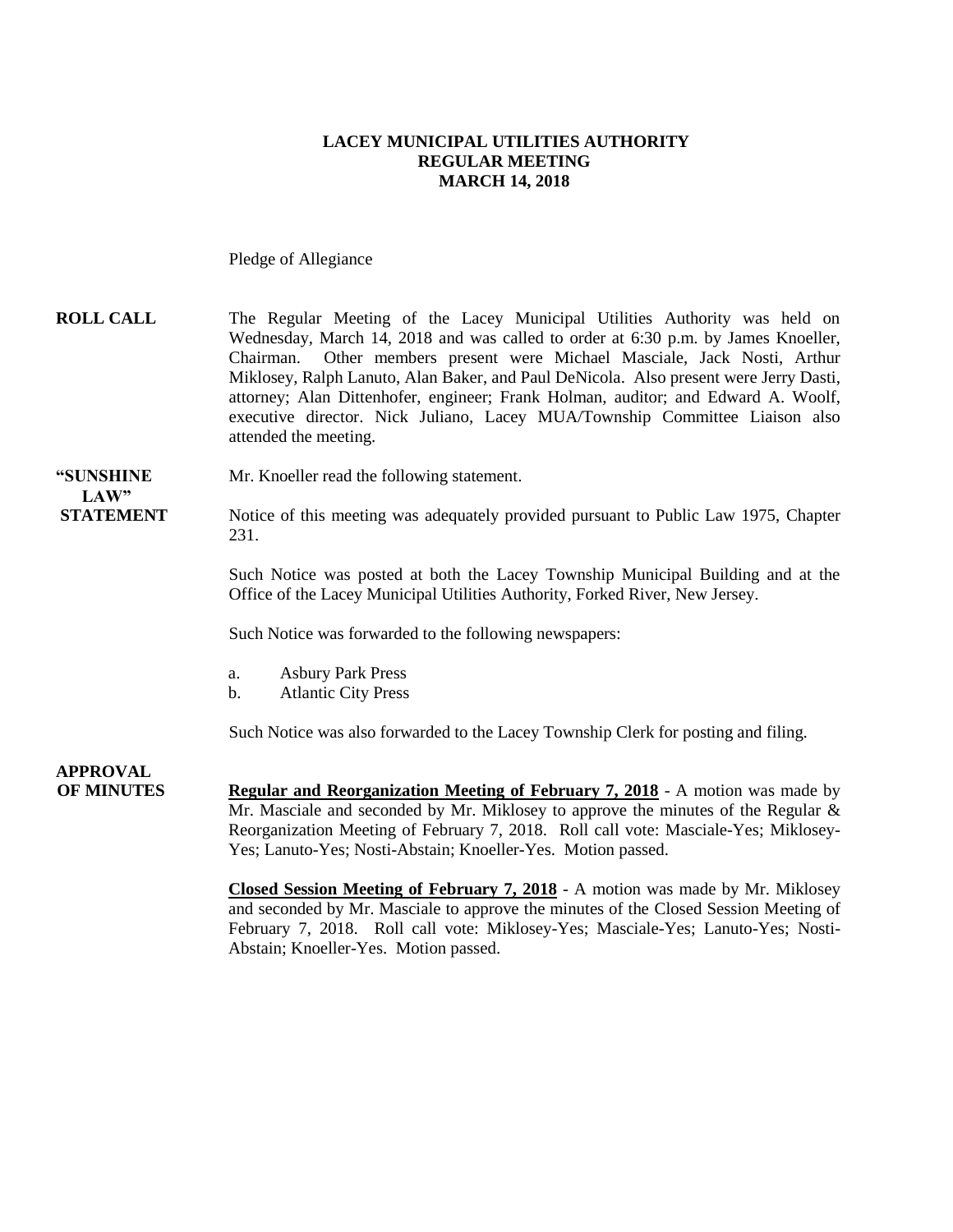### **EXECUTIVE DIRECTOR'S**

**REPORT Cash Balance Report - Period Ending January 31, 2018** - Mr. Woolf summarized the cash balances for period ending January 31, 2018 as follows: Total cash balance for the unrestricted accounts were \$10,926,309.62, with earnings of \$11,817.23. Total cash balance for the restricted accounts held by the trustee were \$3,029,552.77, with earnings of \$3,036.57. Current period interest on the restricted and unrestricted accounts was \$14,853.80. Year-to-date earnings on all interest bearing accounts were \$14,853.80.

> **Resolution 2018-35 – Award Furnish & Delivery of Water Meters and AMI Smartpoint Radio Units –** On recommendation by the executive director, a motion was made by Mr. Miklosey and seconded by Mr. Nosti to adopt *Resolution 2018-35, Resolution of the Lacey Municipal Utilities Authority, County of Ocean, State of New Jersey, Awarding Furnish & Delivery of Water Meters and AMI Smartpoint Radio Units 2018.* Roll call vote: Miklosey-Yes; Nosti-Yes; Lanuto-Yes; Masciale-Yes; Knoeller-Yes. Motion passed.

> **Resolution 2018-34 – Appoint Conflict and Special Projects Engineer** - On recommendation by the executive director, a motion was made by Mr. Masciale and seconded by Mr. Miklosey to adopt *Resolution 2018-34, Resolution of the Lacey Municipal Utilities Authority, County of Ocean, State of New Jersey, Appointing Maser Consulting P.A. as Authority Conflict and Special Projects Engineer.* Roll call vote: Masciale-Yes; Miklosey-Yes; Lanuto-Yes; Nosti-Yes; Knoeller-Yes. Motion passed.

> **Safety Award** - Mr. Woolf stated the Authority received a perfect score in complying with the safety incentive program from the New Jersey Joint Insurance Fund. Additionally, the Authority had one-year without a loss time accident. He thanked Darren Coraggio for doing an outstanding job with the Safety Program.

> **Public Official Training** – Mike Avalone from MEL/JIF will be conducted a training session at the April  $4<sup>th</sup>$  meeting at 6:00 p.m. that will reduce the LMUA's liability premium by \$250.00 for each Commissioner attending the training.

# **BUSINESS**

**REPORT** The business report was submitted for review.

## **ENGINEER'S**

**REPORT Resolution 2018-33 – Preliminary and Tentative Sewer and Water Approval – Dollar General Retail Store – Forked River, DG, LLC** – Mr. Dittenhofer reported his office received the application and plans for preliminary and tentative sewer and water approval for Forked River, DG, LLC, Block 113, Lot 14. The applicant is proposing to construct a 7,531 SF Dollar General store at the intersection of Route 9 and Beach Boulevard, in the northeast corner. The applicant proposes to connect to the existing water main in Beach Boulevard and install a 1" water service for the building. The applicant also proposes to connect to the existing sanitary sewer main in Beach Boulevard and install a 4" lateral for the building. On recommendation by the Authority's engineer, a motion was made by Mr. Miklosey and seconded by Mr. Masciale to adopt *Resolution No. 2018-33, Resolution of the Lacey Municipal Utilities Authority, County of Ocean, State of New Jersey, Preliminary and Tentative Sewer and*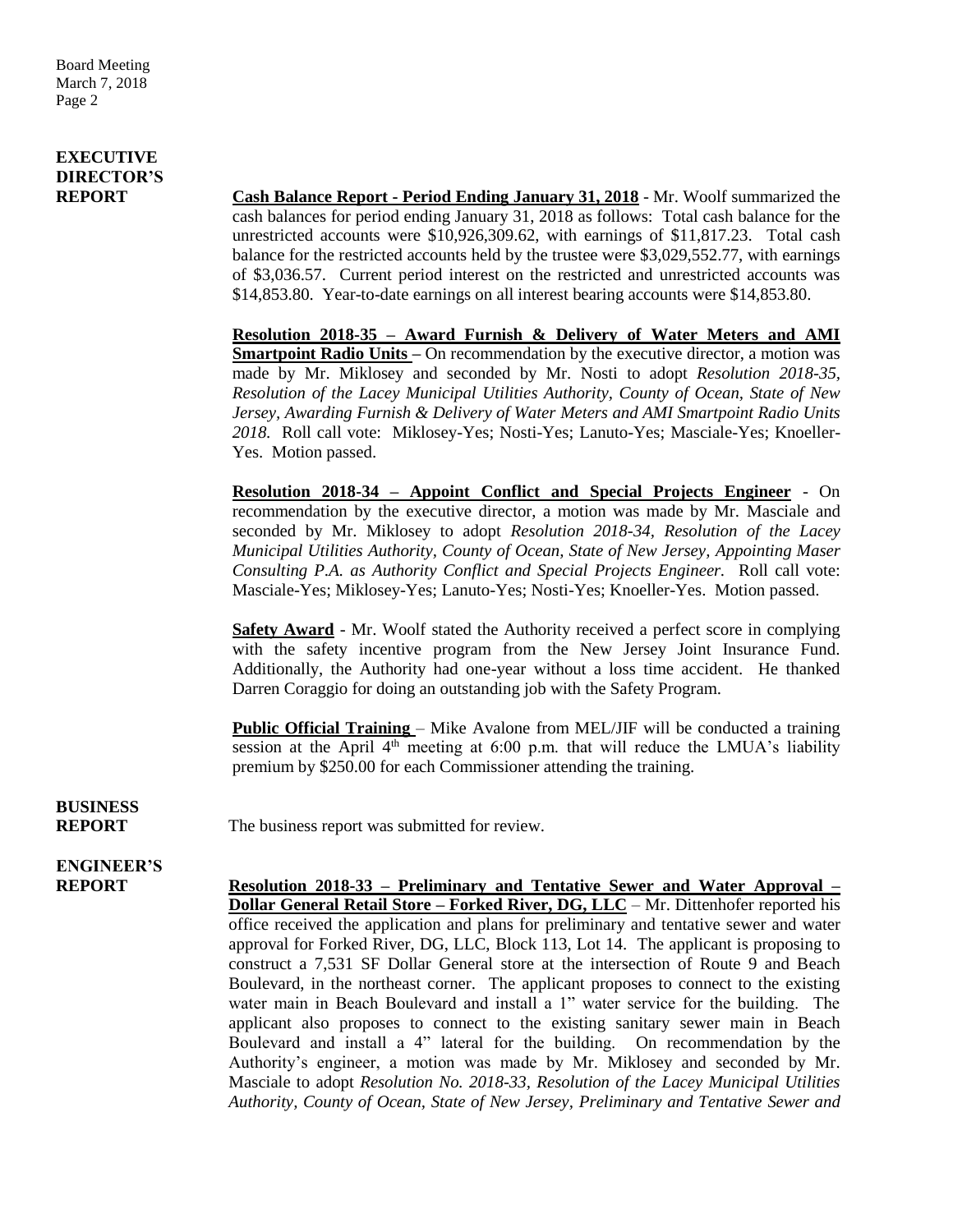*Water Approval, Dollar General Retail Store, Forked River, DG, LLC, Block 113, Lot 14.* Roll call vote: Miklosey-Yes; Masciale-Yes; Lanuto-Yes; Nosti-Yes; Knoeller-Yes. Motion passed.

**New Administration Building** – Mr. Dittenhofer stated a preconstruction meeting with the Building Department was held on March  $1<sup>st</sup>$  with Shorelands Construction Inc. for the building and site work. Shorelands is scheduled to start site preparation Monday, March  $5<sup>th</sup>$ . Notice to Proceed for the sewer extension was issued by  $RV&V$  on February 15<sup>th</sup>. Construction is anticipated to start mid-March.

**Cleaning and Televising Sanitary Sewers – Phase 8** – Mr. Dittenhofer stated his office is proposing spot repairs of existing system within Lanoka Harbor to reduce water infiltration. Project will be bid the week of March  $5<sup>th</sup>$ .

### **ATTORNEY'S**

**REPORT Resolution 2018-32 – Acceptance of a Deed of Conveyance** – On recommendation by the Authority's attorney, a motion was made by Mr. Nosti and seconded by Mr. Miklosey to adopt *Resolution 2018-32, Resolution of the Lacey Municipal Utilities Authority, County of Ocean, State of New Jersey, Authorizing Acceptance of a Deed of Conveyance of a portion of Block 1827, Lots 4.01 and 4.02 from the Township of Lacey.* Roll call vote: Nosti-Yes; Miklosey-Yes; Lanuto-Yes; Masciale-Yes; Knoeller-Yes. Motion passed.

> **Legal Opinions 2018** – Mr. Dasti stated his office provided to the Authority a useful review of a recent Appellate Division decision concerning OPRA requests for executive session minutes, which have not yet been approved by an Authority.

> **107 North Main Street – Operations Agreement** – Mr. Dasti stated his office forwarded to the Authority for review and execution of the Operations Agreement.

> **Verizon Wireless Lease on Hill Street Water Tank** – Mr. Dasti stated his office is expected to receive additional correspondence from representatives of Verizon concerning a site inspection for work they need to undertake.

> **SeaBreeze at Lacey, Section 2, Phase 2G** – Mr. Dasti stated his office has reviewed and approved the water and sewer performance bonds.

#### **AUDITOR'S REPORT** Accountant's Status Report – Month Ended January 31, 2018 – Mr. Holman reported sewer revenues had an unfavorable variance for the month, but favorable variance on water. Sewer and water expenses had a favorable variance for the month and year-to-date. Sewer and water user charges had an unfavorable variance for the month and year-to-date.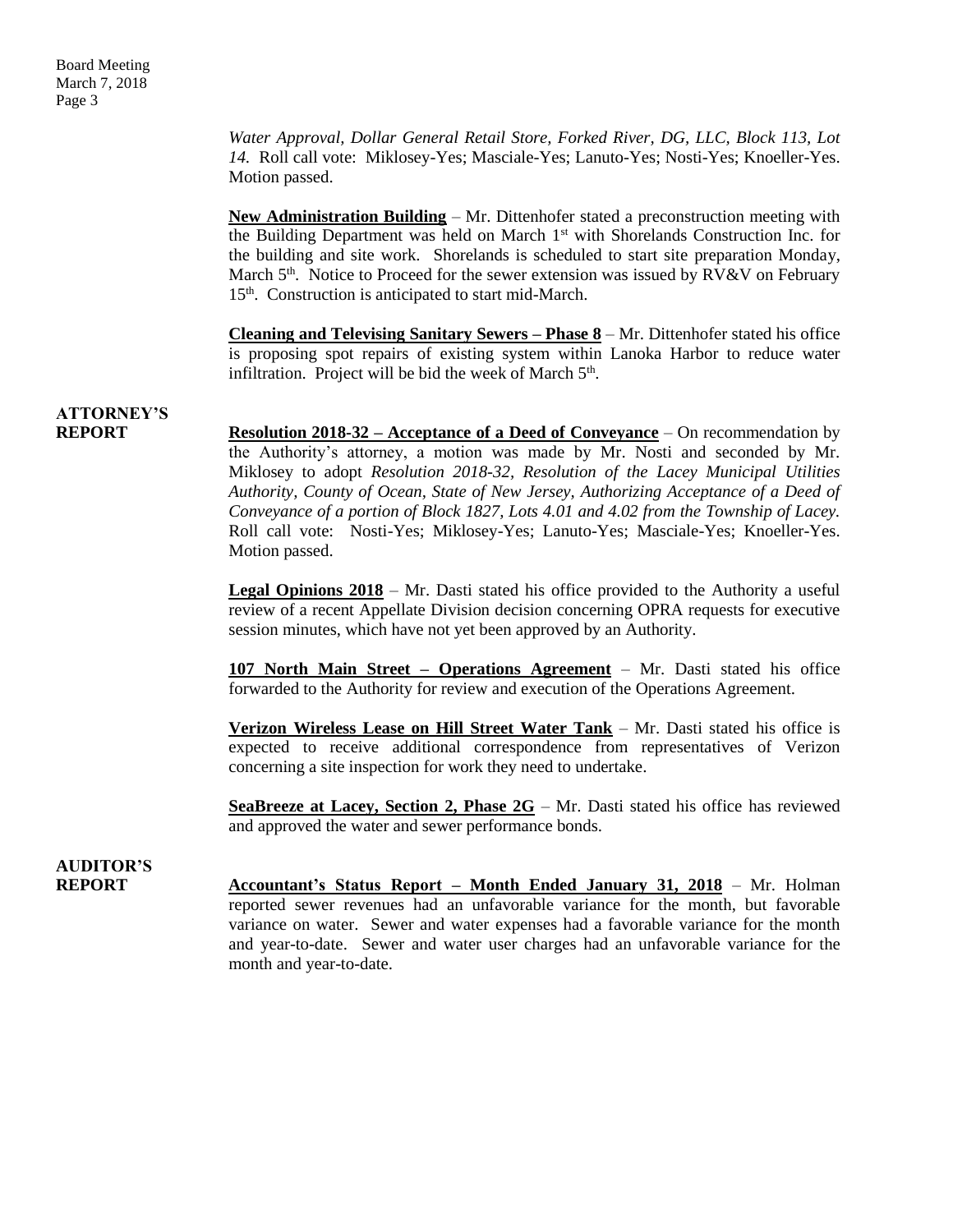Board Meeting March 7, 2018 Page 4

#### **CORRESPONDENCE**

**Teresa Thomson, Penn Ave. No**. – Requesting relief of utility bill, due to unexplained high usage. Since there was no leak to justify relief, the Commissioners agreed to grant a payment plan to pay the past due balance.

**Heather Linger, Merrimac Rd.** – Requesting relief of utility bill, due to pipe leak. Since the water from the leak did not go into the sewer system, a motion was made by Mr. Nosti and seconded by Mr. Miklosey to grant a credit adjustment on the sewer charges in the amount of \$8.12 (7,000 gallons). Roll call vote: Nosti-Yes; Miklosey-Yes; Lanuto-Yes; Masciale-Yes; Knoeller-Yes. Motion passed.

**Louise Pesci, Juniper Lane** – Requesting relief of utility bill, due to pipe leak. Since the water from the leak did not go into the sewer system, a motion was made by Mr. Nosti and seconded by Mr. Lanuto to grant a credit adjustment on the sewer charges in the amount of \$91.63 (30,000 gallons). Roll call vote: Nosti-Yes; Lanuto-Yes; Miklosey-Yes; Masciale-Yes; Knoeller-Yes. Motion passed.

**Tori Freiday, Brentwood Rd.** – Requesting relief of utility bill, due to unexplained high usage. Since there was no leak to justify relief, the Commissioners agreed to grant a payment plan to pay the past due balance.

**George Ogilvie/Marina Ogilvie, Hillside Place** – Requesting relief of utility bill, due to unexplained high usage. Since the basis of the excessive usage was due to a toilet issue, a waiver of the service charges could not be supported.

**Lillian Compton/Marina Ogilvie, Brookdale Place** – Requesting relief of utility bill, due to water heater leak. Since the water from the leak did not go into the sewer system, a motion was made by Mr. Nosti and seconded by Mr. Lanuto to grant a credit adjustment on the sewer charges in the amount of \$202.28 (46,000 gallons). Roll call vote: Nosti-Yes; Lanuto-Yes; Miklosey-Yes; Masciale-Yes; Knoeller-Yes. Motion passed.

**Pauline Fantacone, Tappan St.** – Requesting relief of utility bill, due to broken pipe. Since the water from the leak did not go into the sewer system, a motion was made by Mr. Nosti and seconded by Mr. Miklosey to grant a credit adjustment on the sewer charges in the amount of \$148.80 (49,000 gallons). Roll call vote: Nosti-Yes; Miklosey-Yes; Lanuto-Yes; Masciale-Yes; Knoeller-Yes. Motion passed.

**Steven Pascucci, Tampa Rd.** – Requesting relief of utility bill, due to pipe leak. Since the water from the leak did not go into the sewer system, a motion was made by Mr. Nosti and seconded by Mr. Lanuto to grant a credit adjustment on the sewer charges in the amount of \$1,417.00 (210,000 gallons). Roll call vote: Nosti-Yes; Lanuto-Yes; Miklosey-Yes; Masciale-Yes; Knoeller-Yes. Motion passed.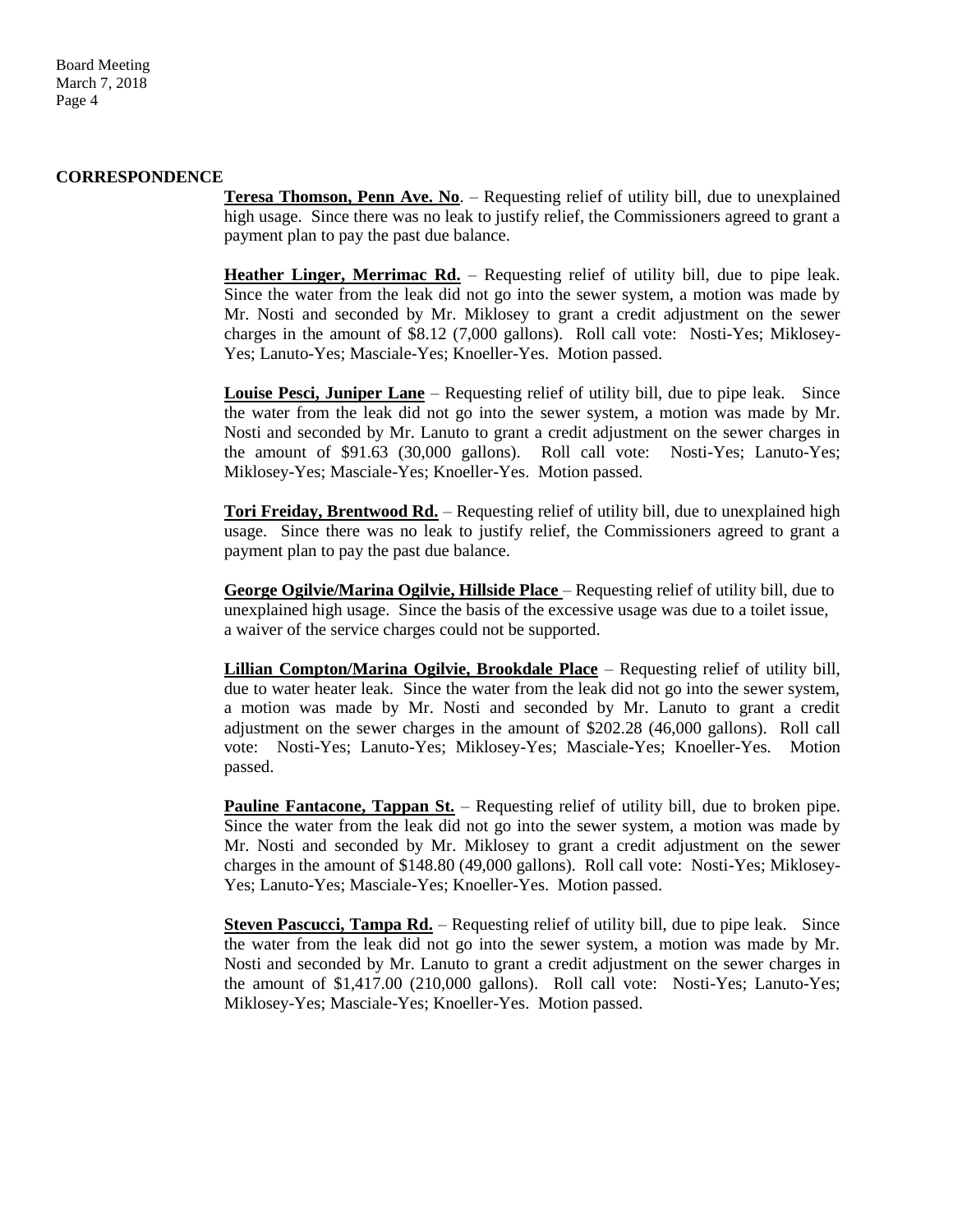**OLD**

**BUSINESS Resolution 2018-27 – Merit Increase – Troy Burton –** Secretary Nosti executed Resolution 2018-27 memorializing action taken February 7, 2018 authorizing merit increase for Troy Burton.

> **Resolution 2018-28 – Merit Increase – Darren Coraggio –** Secretary Nosti executed Resolution 2018-28 memorializing action taken February 7, 2018 authorizing merit increase for Darren Coraggio.

> **Resolution 2018-29 – Merit Increase – Michele Kennedy –** Secretary Nosti executed Resolution 2018-29 memorializing action taken February 7, 2018 authorizing merit increase for Michele Kennedy.

> **Resolution 2018-30 – Merit Increase – Deborah Kramer –** Secretary Nosti executed Resolution 2018-30 memorializing action taken February 7, 2018 authorizing merit increase for Deborah Kramer.

> **Resolution 2018-36 – Salary Increase – Edward Woolf –** Secretary Nosti executed Resolution 2018-36 memorializing action taken February 7, 2018 authorizing salary increase for Edward Woolf.

> **Professional Services Agreement – Richard Meinders, P.C – Authority Conflict Attorney** – Chairman Knoeller executed the Professional Services Agreement between the Lacey Municipal Utilities Authority and Richard Meinders, P.C.

> **Professional Services Agreement – Connor, Strong & Buckelew – Risk Management Consultant** – Chairman Knoeller executed the Professional Services Agreement between the Lacey Municipal Utilities Authority and Connor, Strong & Buckelew.

> **Professional Services Agreement – Remington & Vernick, Engineers - Authority Engineer** – Chairman Knoeller executed the Professional Services Agreement between the Lacey Municipal Utilities Authority and Remington & Vernick Engineers.

> **Professional Services Agreement – Dasti, Murphy, McGuckin, Ulaky, Koutsouris & Connors – Authority Attorney** – Chairman Knoeller executed the Professional Services Agreement between the Lacey Municipal Utilities Authority and Dasti, Murphy, McGuckin, Ulaky, Koutsouris & Connors.

> **Professional Services Agreement – Gluck Walrath - Authority Bond Counsel** – Chairman Knoeller executed the Professional Services Agreement between the Lacey Municipal Utilities Authority and Gluck Walrath.

> **Form of Contract – Water Meters – Core & Main** – Chairman Knoeller executed Form of Contract between the Lacey Municipal Utilities Authority and Core & Main for Furnish and Delivery of Water Meters and AMI SmartPoint Radio Units.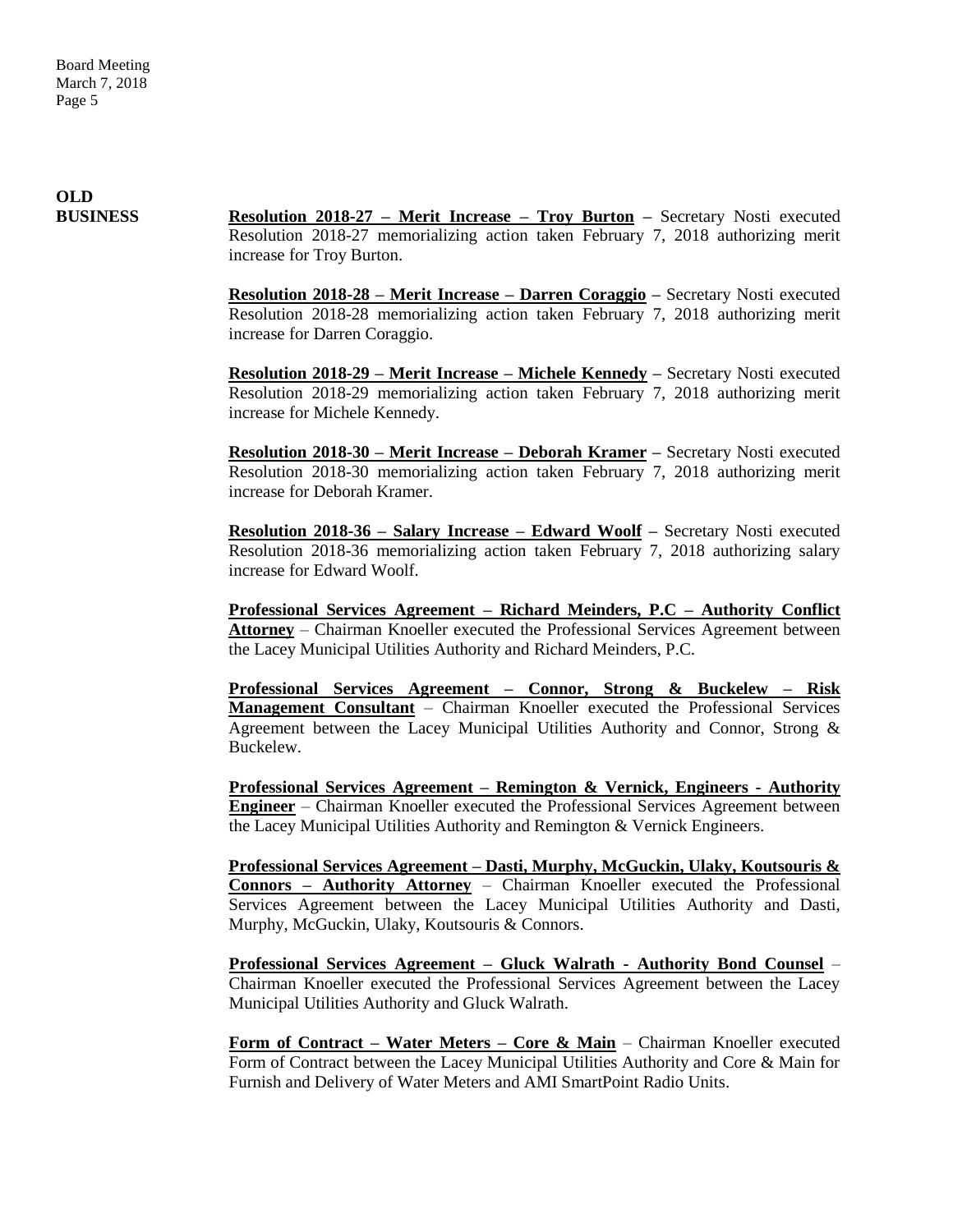Board Meeting March 7, 2018 Page 6

> **Teamsters Local 97 of New Jersey Collective Bargaining Agreement** – Chairman Knoeller and Secretary Nosti executed the Collective Bargaining Agreement between Lacey Municipal Utilities Authority and Teamsters Local 97 of New Jersey.

### **NEW**

**BUSINESS** Mr. DeNicola asked if the Authority has any intention on selling water. Mr. Knoeller stated the intention is there, however, it is a matter of how to do it. Mr. Dittenhofer stated this may be an opportune time for the Authority to approach Berkeley Township again, due to the fact there are issues with Aqua and the residents are complaining about the quality of water. Mr. Woolf asked if they have an interconnection with the Berkeley MUA. Mr. Dittenhofer stated they do. Mr. Knoeller asked Mr. Dittenhofer and Mr. Dasti to set up a meeting with Berkeley Township's attorney to discuss this issue further. He and Mr. DeNicola will also attend the meeting. Mr. DeNicola stated the mayor of Berkeley, Carmen Amato, the mayor has expressed interest.

### **PUBLIC BUSINESS/**

**COMMENT Regina Discenza, Sunset Drive** – Mrs. Discenza asked what Tier is 107 North Main Street project in. Mr. Dittenhofer stated it is in Tier 1.

**CLOSED** 

### **SESSION RESOLUTION**

**WHEREAS,** Section 8 of the Open Public Meetings Act, Chapter 231, Public Law 1975 permits the exclusion of the public from a meeting in certain circumstances;

**WHEREAS**, this public body is of the opinion that such circumstances presently exist.

**NOW, THEREFORE, BE IT RESOLVED** by the Lacey Municipal Utilities Authority, County of Ocean and State of New Jersey as follows:

1. The public shall be excluded from discussion of action upon the hereinafter specified subject matter.

2. The general nature of this closed session concerns potential litigation.

3. It is anticipated at this time that the above-stated matters will be made public once this matter have been resolved.

4. This resolution shall take effect immediately.

A motion was made by Mr. Masciale and seconded by Mr. Miklosey to adopt the above resolution. Roll call vote: Unanimously approved.

Separate minutes were kept on the above closed session.

**RE-OPEN**

**MEETING** A motion was made and seconded to return to open session. Motion unanimously carried.